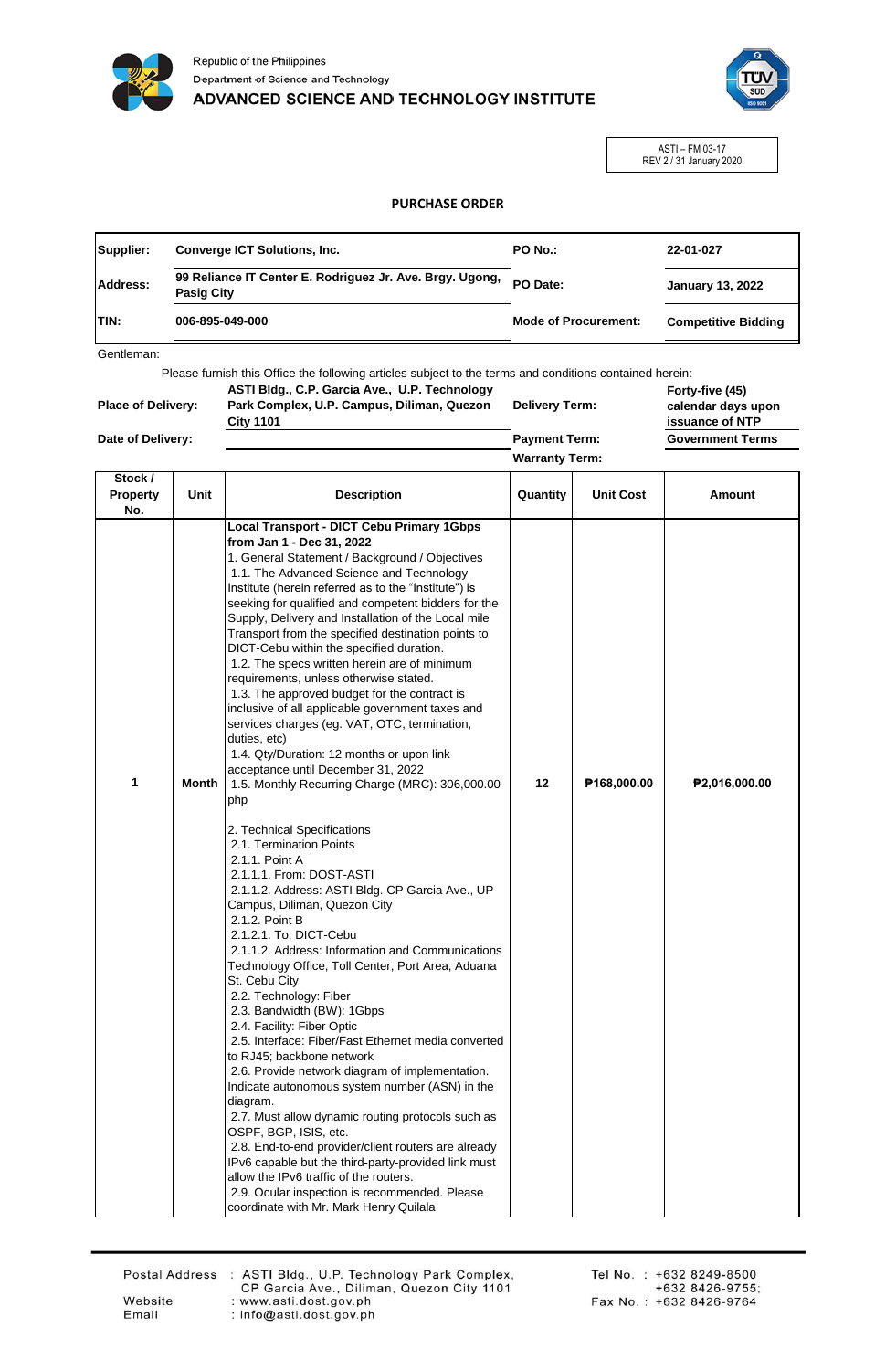(marqui@asti.dost.gov.ph) and Ops Team (ops@pregi.net) for the site survey schedule and permits. 2.10. Winning Bidder must peer with PhOpenIX by: 2.10.1. Announcing all prefixes under the AS number that they own thru a bilateral peering with the PhOpenIX; and 2.10.2. Preferring routing from their network to other members thru their PhOpenIX link, as opposed to routing it via transit links. 2.11. Shall also maintain good network performance and provisions upgrade to the next higher port upon reaching 70% utilization. 2.12. The active equipment of the winning bidder should fit in a standard 19-inch two-post rack. The equipment should have a maximum weight of 20kg. 2.13. The active equipment including external Power Supply unit (PSU) must have a maximum height of 3.504in (2RU), maximum length of 17.5in, and maximum depth of 14in. 2.14. The active equipment must have dual AC power supplies that is built-in to the active equipment. If it is a separate power supply, the winning bidder should factor in the size of the power supply with the total equipment dimensions mentioned in 2.17. 2.15. The active equipment's power supply should have an average power use of 212 watts (or lower) for each power supply. It should have a maximum power use of 300 watts per power supply. 2.16. The distribution unit (ODF, IDF) of the winning bidder for either their copper or fiber build-out going into the network room of the two points of the network should have a maximum size of 1.752in (1RU) and maximum length of 17.5in. The depth is optional. The ODF/IDF should fit into a standard 19 inch two-post rack. 2.17. The fiber / copper cable run should route thru the cable-conduits that are already in place at the building of both network points. If there is no established cable-route, the winning bidder should submit a proposed cable-route plan, before the contract is awarded. If there is an existing cablenode, but there is no more space, the winning bidder should provision their own conduit on the current cable-path. 2.18. However, if the winning bidder has existing active equipment installed at any termination point, they must use it instead of installing another equipment. If the existing equipment can't accomodate the new link, the winning bidder should upgrade the existing equipment 2.19. Link handover details: 2.19.1. Handover for links that are 1Gbps and smaller should be copper / electrical RJ45. 2.19.2. Handover for links greater than 1Gbps should be single-mode fiber with an LC or SC connector. Please check with the end-user if the available fiber port is LC or SC. 2.20. Winning bidder should provide a clearchannel layer 2 point to point link, without any layer 3 routing elements along the network path. 2.21. Once the link has been delivered and installed, testing shall commence. 2.21.1. With seven (7) calendar days monitoring period for stability of link from the time all technical issues are resolved and link is ready for acceptance. 2.22. Requirements for Link Acceptance: 2.22.1. Approved test results between End-User and Winning Bidder 2.22.2. Accomplished Service Acceptance form to signify compliance 2.23. Subject to possible renewal

3. Technical Support Service

3.1. Technical Support service must be available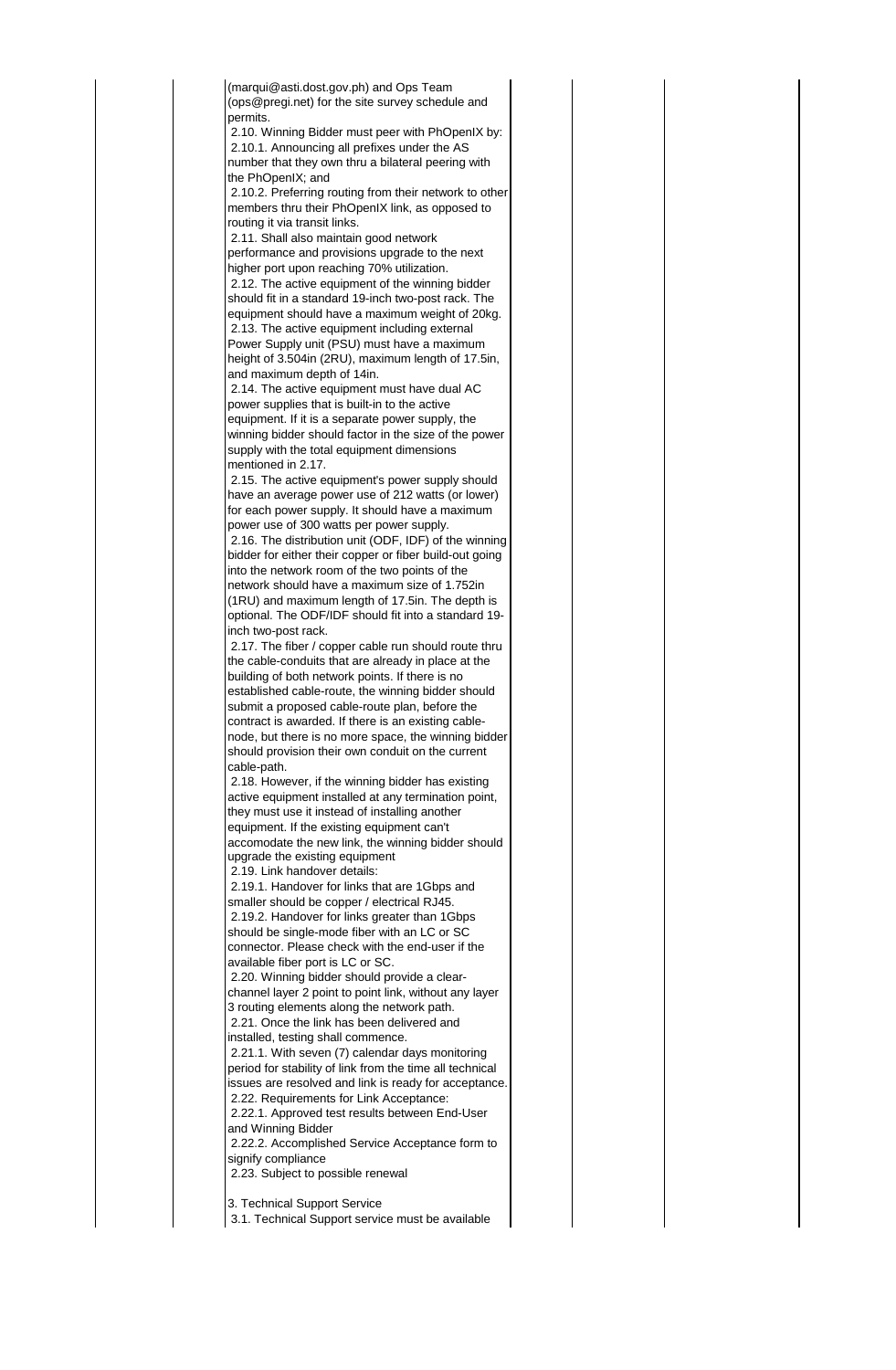|              |              | 24/7 (including) holidays<br>3.2. Service Request<br>3.2.1. End-user must be able to request technical<br>support by phone or email.<br>3.2.2. Onsite technical support may be requested<br>for special cases or critical severity issues<br>3.3. Winning Bidder Technical Support Team<br>3.3.1. Should provide updated escalation matrix<br>with contact details<br>3.3.2. Must have a specified single point of contact<br>for technical support related concerns<br>3.3.3. Response Times<br>3.3.3.1. Feedback must be within two (2) hours, and<br>provide updates within the day for critical severity<br>issues that impact a high number of staff<br>3.3.3.2. Feedback must be within six (6) hours, and<br>provide updates every two (2) days for high severity<br>issues that incur<br>serious degradation to application performance or<br>functionality<br>3.3.3.3. Feedback must be within 24 hours, and<br>provide updates by request for medium severity<br>issues that moderately impact user operations<br>3.3.3.4. Feedback must be within 48 hours, and<br>provide updates by request for low priority issues<br>such as inquiries or issues with limited impact to<br>user operations<br>4. Other documentary requirements:<br>4.1. Quality Management System: Prospective<br>bidders need to supply documentary proof (ISO or<br>equivalent) which certifies their quality management<br>practices as service provider.<br>4.2. Prospective bidders must provide document /<br>proof that link is serviceable and has available<br>capacity to accommodate this link to avoid delays in<br>implementation.<br>5. Delivery Terms<br>5.1. The goods or service must be delivered within<br>forty-five (45) calendar days upon issuance of<br>Notice to Proceed (NTP).<br>5.2. Other Delivery Terms:<br>5.2.1. Time of installation of the contractor for the<br>network infrastructure on both network points should<br>be within office hours, 8:00AM to 5:00PM, Mondays<br>to Fridays, excluding public holidays. |    |             |               |
|--------------|--------------|----------------------------------------------------------------------------------------------------------------------------------------------------------------------------------------------------------------------------------------------------------------------------------------------------------------------------------------------------------------------------------------------------------------------------------------------------------------------------------------------------------------------------------------------------------------------------------------------------------------------------------------------------------------------------------------------------------------------------------------------------------------------------------------------------------------------------------------------------------------------------------------------------------------------------------------------------------------------------------------------------------------------------------------------------------------------------------------------------------------------------------------------------------------------------------------------------------------------------------------------------------------------------------------------------------------------------------------------------------------------------------------------------------------------------------------------------------------------------------------------------------------------------------------------------------------------------------------------------------------------------------------------------------------------------------------------------------------------------------------------------------------------------------------------------------------------------------------------------------------------------------------------------------------------------------------------------------------------------------------------------------------------------------------|----|-------------|---------------|
|              |              | (Please see attached offer.)                                                                                                                                                                                                                                                                                                                                                                                                                                                                                                                                                                                                                                                                                                                                                                                                                                                                                                                                                                                                                                                                                                                                                                                                                                                                                                                                                                                                                                                                                                                                                                                                                                                                                                                                                                                                                                                                                                                                                                                                           |    |             |               |
| $\mathbf{2}$ | <b>Month</b> | Local transport - Davao-Primary 1Gbps from Jan<br>1 - Dec 31, 2022<br>1. General Statement / Background / Objectives<br>1.1. The Advanced Science and Technology<br>Institute (herein referred as to the "Institute") is<br>seeking for qualified and competent bidders for the<br>Supply, Delivery and Installation of the Local mile<br>Transport from the specified destination points for<br>DICT Davao (Primary) within the specified duration.<br>1.2. The specs written herein are of minimum<br>requirements, unless otherwise stated.<br>1.3. The approved budget for the contract is<br>inclusive of all applicable government taxes and<br>services charges (eg. VAT, OTC, termination,<br>duties, etc)<br>1.4. Qty/Duration: 12 months or upon link<br>acceptance until December 31, 2022<br>1.5. Monthly Recurring Charge (MRC): 418,550.00<br>php<br>2. Technical Specifications<br>2.1. Termination Points<br>2.1.1. Point A<br>2.1.1.1. From: DOST-ASTI<br>2.1.1.2. Address: ASTI Bldg. CP Garcia Ave., UP<br>Campus, Diliman, Quezon City                                                                                                                                                                                                                                                                                                                                                                                                                                                                                                                                                                                                                                                                                                                                                                                                                                                                                                                                                                             | 12 | P168,000.00 | P2,016,000.00 |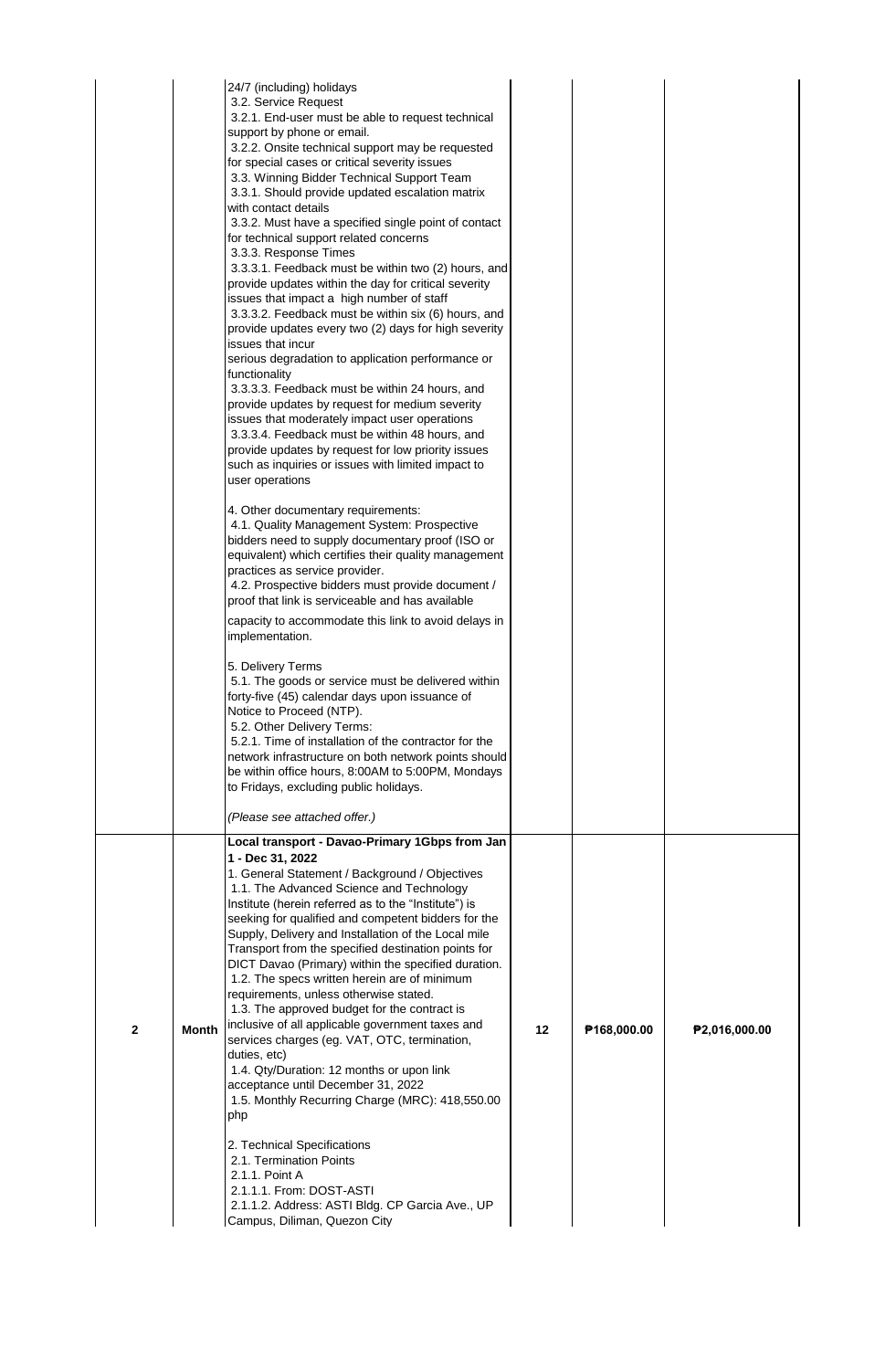| 2.1.2. Point B                                                                                           |
|----------------------------------------------------------------------------------------------------------|
| 2.1.2.1. To: DICT-Davao                                                                                  |
| 2.1.1.2. Address: Department of Information and                                                          |
| Communications Technology, DICT, F. Torres                                                               |
| Street, Davao, City                                                                                      |
| 2.2. Technology: Fiber                                                                                   |
| 2.3. Bandwidth (BW): 1Gbps                                                                               |
| 2.4. Facility: Fiber Optic                                                                               |
| 2.5. Interface: Fiber/Fast Ethernet media converted                                                      |
| to RJ45; backbone network                                                                                |
| 2.6. Provide network diagram of implementation.                                                          |
| Indicate autonomous system number (ASN) in the                                                           |
| diagram.                                                                                                 |
| 2.7. Must allow dynamic routing protocols such as<br>OSPF, BGP, ISIS, etc.                               |
| 2.8. End-to-end provider/client routers are already                                                      |
| IPv6 capable but the third-party-provided link must                                                      |
| allow the IPv6 traffic of the routers.                                                                   |
| 2.9. Ocular inspection is recommended. Please                                                            |
| coordinate with Mr. Mark Henry Quilala                                                                   |
| (marqui@asti.dost.gov.ph) and Ops Team                                                                   |
| (ops@pregi.net) for the site survey schedule and                                                         |
| permits.                                                                                                 |
| 2.10. Winning Bidder must peer with PhOpenIX by:                                                         |
| 2.10.1. Announcing all prefixes under the AS                                                             |
| number that they own thru a bilateral peering with                                                       |
| the PhOpenIX; and                                                                                        |
| 2.10.2. Preferring routing from their network to other                                                   |
| members thru their PhOpenIX link, as opposed to                                                          |
| routing it via transit links.                                                                            |
| 2.11. Shall also maintain good network                                                                   |
| performance and provisions upgrade to the next                                                           |
| higher port upon reaching 70% utilization.                                                               |
| 2.12. The active equipment of the winning bidder                                                         |
| should fit in a standard 19-inch two-post rack. The                                                      |
| equipment should have a maximum weight of 20kg.                                                          |
| 2.13. The active equipment must have a maximum                                                           |
| height of 3.504in (2RU), maximum length of 17.5in,                                                       |
| and maximum depth of 14in.                                                                               |
| 2.14. The active equipment must have dual AC                                                             |
| power supplies that is built-in to the active<br>equipment. If it is a separate power supply, the        |
| contractor should factor in the size of the power                                                        |
| supply with the total equipment dimensions                                                               |
| mentioned in 2.17.                                                                                       |
| 2.15. The active equipment's power supply should                                                         |
| have an average power use of 212 watts (or lower)                                                        |
| for each power supply. It should have a maximum                                                          |
| power use of 300 watts per power supply.                                                                 |
| 2.16. The distribution unit (ODF, IDF) of the winning                                                    |
| bidder for either their copper or fiber build-out going                                                  |
| into the network room of the two points of the                                                           |
| network should have a maximum size of 1.752in                                                            |
| (1RU) and maximum length of 17.5in. The depth is                                                         |
| optional. The ODF/IDF should fit into a standard 19-                                                     |
| inch two-post rack.                                                                                      |
| 2.17. The fiber / copper cable run should route thru                                                     |
| the cable-conduits that are already in place at the                                                      |
| building of both network points. If there is no                                                          |
| established cable-route, the winning winning bidder<br>should submit a proposed cable-route plan, before |
| the contract is awarded. If there is an existing cable-                                                  |
| node, but there is no more space, the winning bidder                                                     |
| should provision their own conduit on the current                                                        |
| cable-path.                                                                                              |
| 2.18. However, if the contractor has existing active                                                     |
| equipment installed at any termination point, they                                                       |
| must use it instead of installing another equipment.                                                     |
| If the existing equipment can't accomodate the new                                                       |
|                                                                                                          |
| link, the contractor should upgrade the existing                                                         |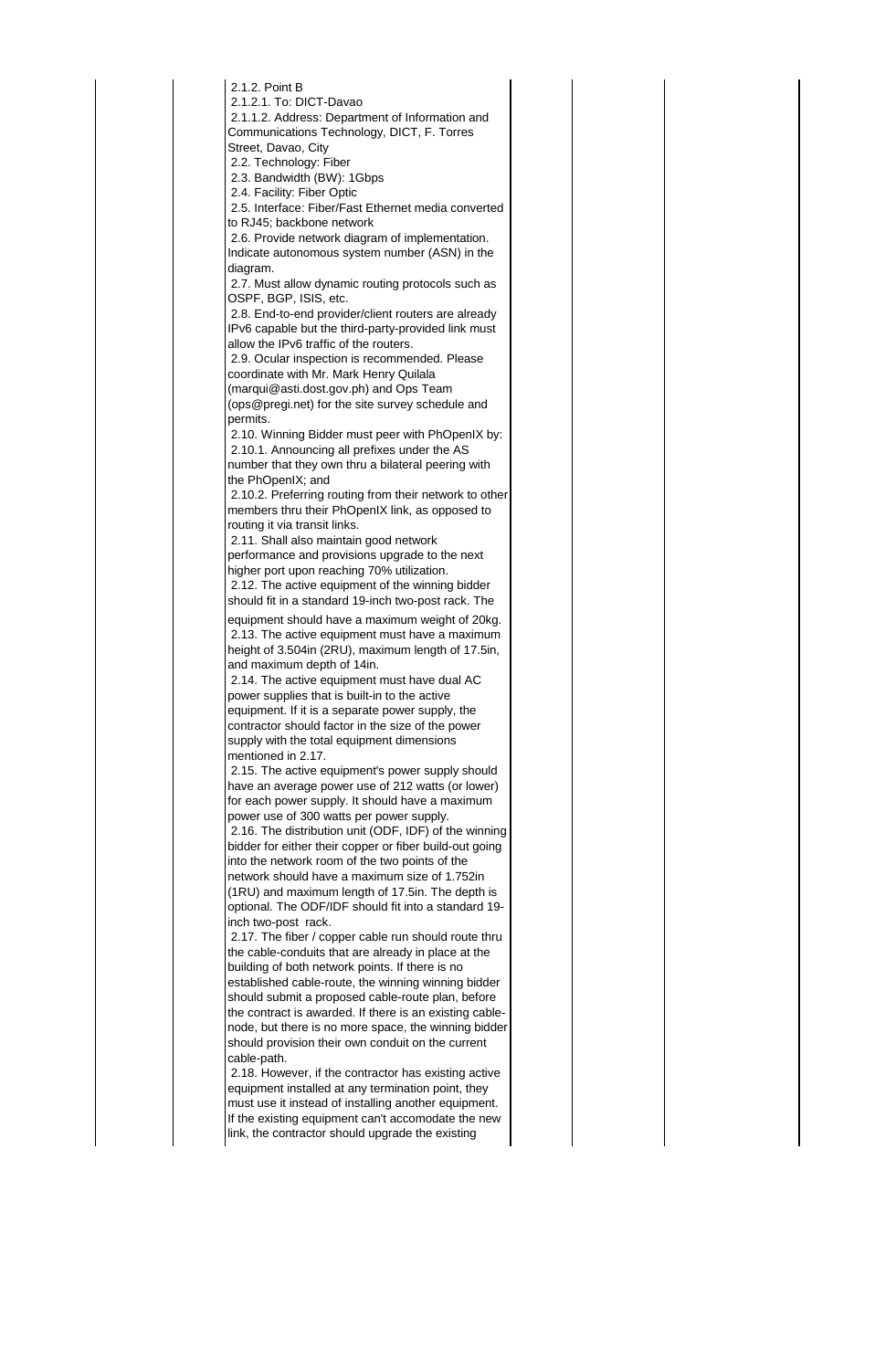| equipment<br>2.19. Link handover details:<br>2.19.1. Handover for links that are 1Gbps and<br>smaller should be copper / electrical RJ45.<br>2.19.2. Handover for links greater than 1Gbps<br>should be single-mode fiber with an LC or SC<br>connector. Please check with the end-user if the<br>available fiber port is LC or SC.<br>2.20. Winning bidder should provide a clear-<br>channel layer 2 point to point link, without any layer<br>3 routing elements along the network path.<br>2.21. Once the link has been delivered and<br>installed, testing shall commence.<br>2.21.1. With seven (7) calendar days monitoring<br>period for stability of link from the time all technical<br>issues are resolved and link is ready for acceptance.<br>2.22. Requirements for Link Acceptance:<br>2.22.1. Approved test results between End-User<br>and Winning bidder<br>2.22.2. Accomplished Service Acceptance form to<br>signify compliance<br>2.23. Subject to possible renewal<br>3. Technical Support Service<br>3.1. Technical Support service must be available<br>24/7 (including) holidays<br>3.2. Service Request<br>3.2.1. End-user must be able to request technical<br>support by phone or email.<br>3.2.2. Onsite technical support may be requested<br>for special cases or critical severity issues<br>3.3. Winning Bidder Technical Support Team<br>3.3.1. Should provide updated escalation matrix<br>with contact details<br>3.3.2. Must have a specified single point of contact<br>for technical support related concerns<br>3.3.3. Response Times<br>3.3.3.1. Feedback must be within two (2) hours, and<br>provide updates within the day for critical severity<br>issues that impact a high number of staff<br>3.3.3.2. Feedback must be within six (6) hours, and<br>provide updates every two (2) days for high severity<br>issues that incur serious degradation to application<br>performance or functionality<br>3.3.3.3. Feedback must be within 24 hours, and<br>provide updates by request for medium severity<br>issues that moderately impact user operations<br>3.3.3.4. Feedback must be within 48 hours, and<br>provide updates by request for low priority issues<br>such as inquiries or issues with limited impact to<br>user operations<br>4. Other documentary requirements:<br>4.1. Quality Management System: Prospective<br>bidders need to supply documentary proof (ISO or<br>equivalent) which certifies their quality management<br>practices as service provider.<br>4.2. Prospective bidders must provide document /<br>proof that link is serviceable and has available<br>capacity to accommodate this link to avoid delays in |               |               |
|-------------------------------------------------------------------------------------------------------------------------------------------------------------------------------------------------------------------------------------------------------------------------------------------------------------------------------------------------------------------------------------------------------------------------------------------------------------------------------------------------------------------------------------------------------------------------------------------------------------------------------------------------------------------------------------------------------------------------------------------------------------------------------------------------------------------------------------------------------------------------------------------------------------------------------------------------------------------------------------------------------------------------------------------------------------------------------------------------------------------------------------------------------------------------------------------------------------------------------------------------------------------------------------------------------------------------------------------------------------------------------------------------------------------------------------------------------------------------------------------------------------------------------------------------------------------------------------------------------------------------------------------------------------------------------------------------------------------------------------------------------------------------------------------------------------------------------------------------------------------------------------------------------------------------------------------------------------------------------------------------------------------------------------------------------------------------------------------------------------------------------------------------------------------------------------------------------------------------------------------------------------------------------------------------------------------------------------------------------------------------------------------------------------------------------------------------------------------------------------------------------------------------------------------------------------------------------------------------------------------------------------------------------------------------------------------|---------------|---------------|
| implementation.<br>5. Payment and Delivery Terms<br>5.1. The goods or service must be delivered within<br>forty-five (45) calendar days upon issuance of<br>Notice to Proceed (NTP).<br>5.2. Other Delivery Terms:<br>5.2.1. Time of installation of the contractor for the<br>network infrastructure on both network points should<br>be within office hours, 8:00AM to 5:00PM, Mondays<br>to Fridays, excluding public holidays.                                                                                                                                                                                                                                                                                                                                                                                                                                                                                                                                                                                                                                                                                                                                                                                                                                                                                                                                                                                                                                                                                                                                                                                                                                                                                                                                                                                                                                                                                                                                                                                                                                                                                                                                                                                                                                                                                                                                                                                                                                                                                                                                                                                                                                                        |               |               |
| (Please see attached offer.)                                                                                                                                                                                                                                                                                                                                                                                                                                                                                                                                                                                                                                                                                                                                                                                                                                                                                                                                                                                                                                                                                                                                                                                                                                                                                                                                                                                                                                                                                                                                                                                                                                                                                                                                                                                                                                                                                                                                                                                                                                                                                                                                                                                                                                                                                                                                                                                                                                                                                                                                                                                                                                                              | <b>TOTAL:</b> | P4,032,000.00 |